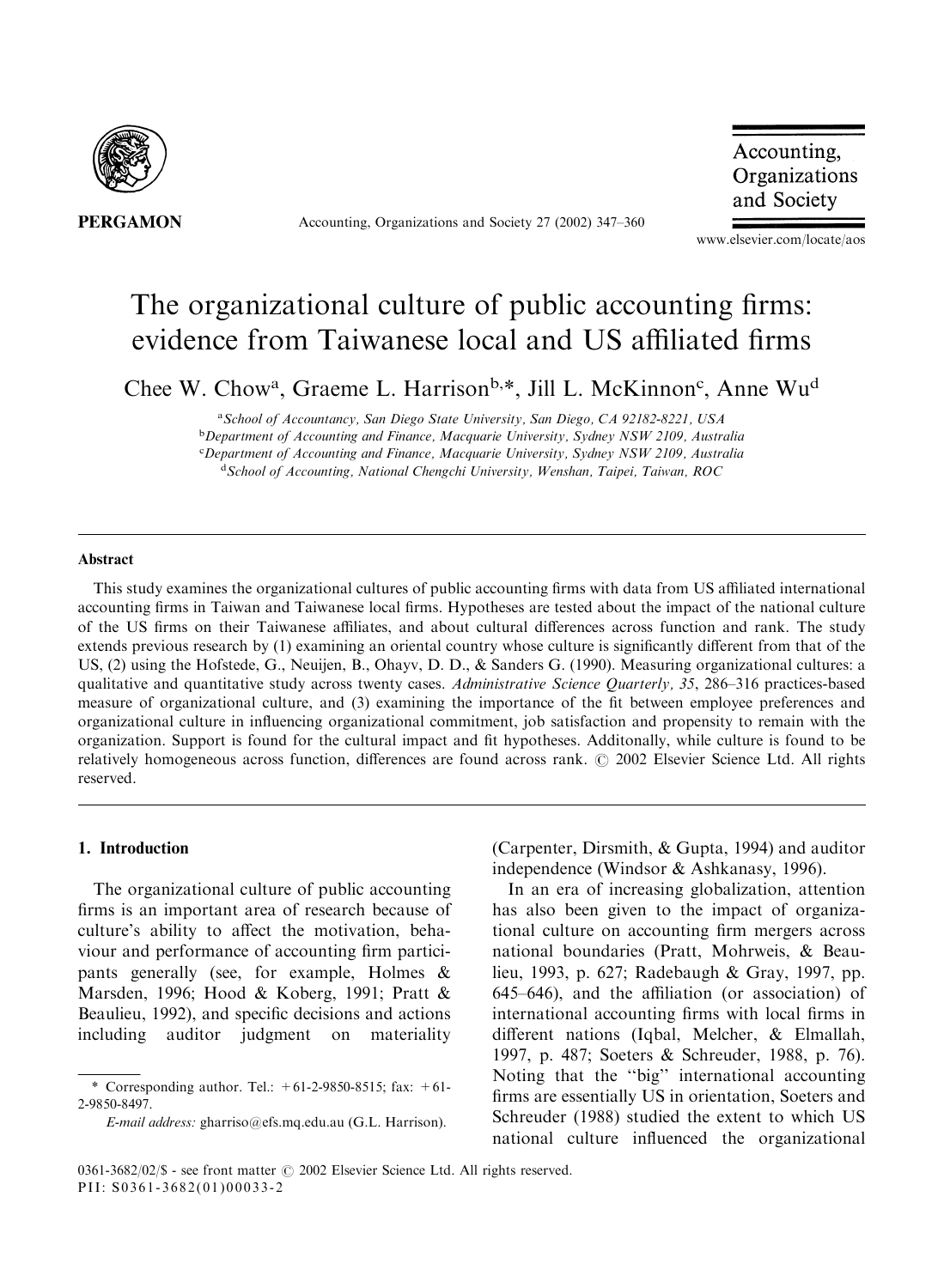culture of US firms operating in the Netherlands with Dutch employees. Similarly, Pratt et al. (1993) examined the extent to which the US culture of international accounting firms was inculcated in the value systems of British and Australian employees of those firms in Britain and Australia. Soeters and Schreuder (1988, p. 83) and Pratt et al. (1993, p. 627) pointed to the tensions and difficulties that may arise in merger and affiliation activities resulting from the problem of ''culture clash''.

The importance of this issue remains, and indeed has increased, since these studies. With respect to mergers, the ''Big Eight'' of Soeters and Schreuder in 1988 had become the "Big Six" of Pratt et al. by 1993 and, by 1998, the ''Big Five''. With respect to affiliations, national ownership and/or other legislative restrictions mean that for some nations (e.g. Taiwan, Indonesia and Japan), affiliation or association with a local accounting firm is the only way that an international firm can establish operations in that country (Radebaugh & Gray, 1997, p. 651). From another perspective, the current Vision Project of the AICPA, in recognizing the broader and higher levels of service provisioning of CPAs, also emphasises the importance of globalization, identifying international services as one of the top five core services of the CPA profession and citing global forces as a key issue in their ''Profession-wide Visioning Process'' (AICPA, 2001, pp. 07–08htm).

The literature also raises the issue of subcultures in accounting firms. Both Hood and Koberg (1991) and Pratt and Beaulieu (1992) suggest that culture may differ across function (specifically, management advisory services (MAS) and non-MAS functions of audit and tax) and rank. Cultural differences between audit and MAS functions were observed as long ago as Watson (1975), while Carpenter et al. (1994) also found evidence of differences across rank. The question of whether organizational subcultures exist is important. If culture differs across function, this may cause problems for organizational design, coordination and control. Pratt and Beaulieu (1992, p. 681) suggest that these problems are possible reasons why some firms have chosen to ''spin off'' their MAS function. If culture varies across rank, then, as Hofstede (1998, p. 11) points out, there is the

potential for decisions made at a higher level, and based on that level's perception of organizational reality, to produce conflicts and adverse consequences when those decisions impact lower levels with different perceptions of reality.

In examining the potential influence of the US culture of the international accounting firms on their affiliates in Taiwan, the current study extends prior research in three ways. First, Pratt et al. (1993), who studied the influence of US culture on British and Australian employees of US international accounting firms in Britain and Australia, noted that both these countries were, like the USA, Anglo in cultural heritage with English as their national language. They were also countries where "the US presence is strong and large US firms are well entrenched'' (Pratt et al., 1993, p. 627). Hence, culture transference might be more readily and easily achieved (and, hence, less visible as constituting transference) in these country combinations than where the combinations involve greater cultural differences. Pratt et al. (1993, p. 628) noted this as a limiting factor in their study, and called for future research to be conducted in oriental countries because the greater differences between US and oriental cultures may make cultural influences more difficult to achieve (and, hence, more visible as cultural influences).

Taiwanese culture is very different from that of the US and the cultures of Britain, Australia and the Netherlands, the countries at issue in the Pratt et al. (1993) and Soeters and Schreuder (1988) studies. For example, taking two of the most important cultural characteristics differentiating western and oriental cultures, individualism and power distance (Lachman, Nedd, & Hinings, 1994, p. 49), Hofstede (1983, p. 82) places the USA, Britain, Australia and the Netherlands in the small power distance and high individualism quadrant cluster of countries, and Taiwan in the opposite quadrant of large power distance and low individualism. Hence, as compared to prior studies, the current study can provide stronger tests of the effect of US affiliation on the organizational culture of accounting firms located outside the USA.

Second, this study extends previous research by using the Hofstede, Neuijen, Ohayv, and Sanders (1990) practices-based measure of organizational